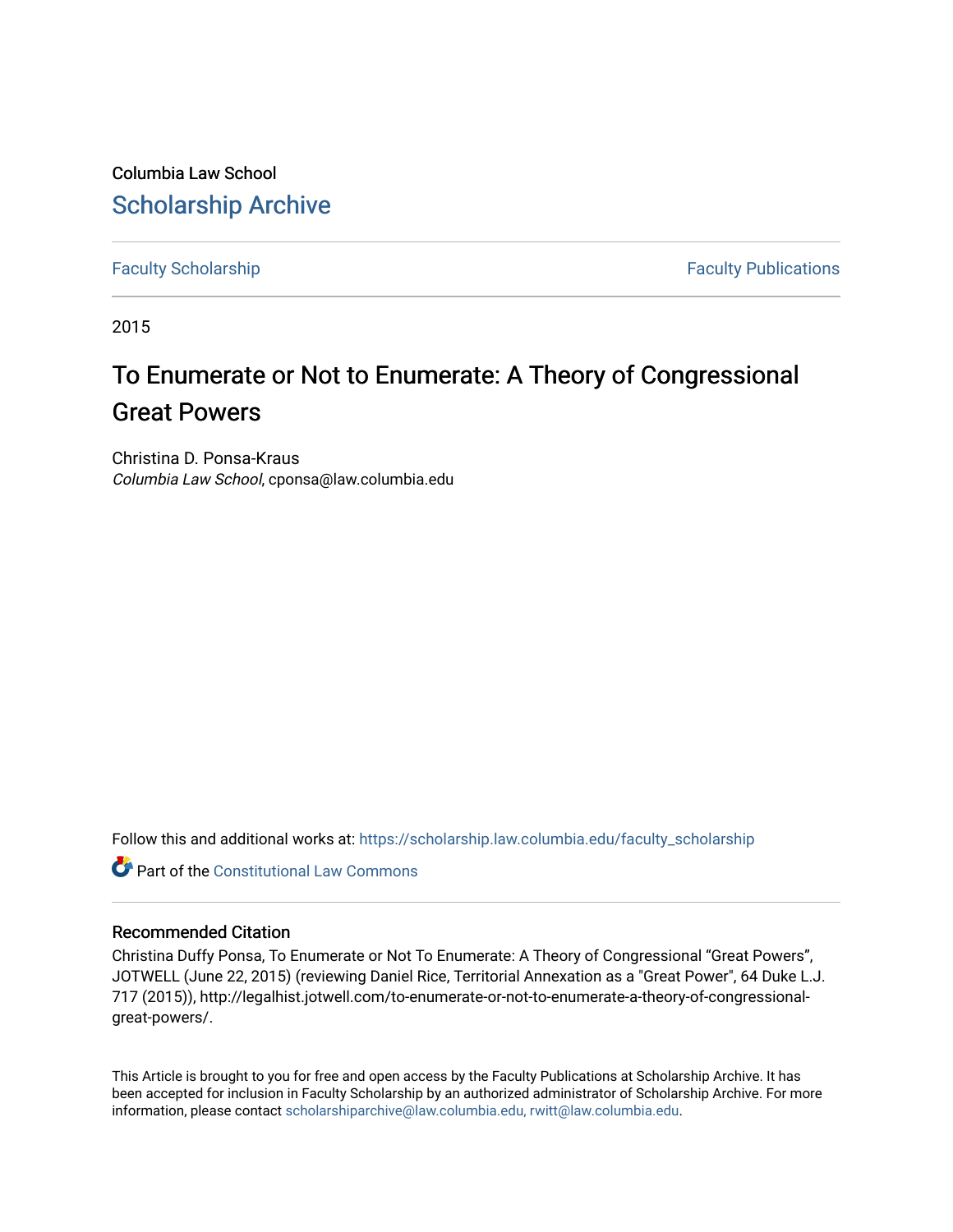## **To Enumerate or Not To Enumerate: A Theory of Congressional "Great Powers"**

**Author :** Christina Duffy Ponsa

**Date :** June 22, 2015

Daniel Rice, [Territorial Annexation as a "Great Power",](http://scholarship.law.duke.edu/dlj/vol64/iss4/3/) 64 **Duke L.J.** 717 (2015).

I have a soft spot for any argument that tends to show the relevance of long-settled constitutional controversies over territorial annexation to hotly debated current events. Even so, I wouldn't write about this piece if I didn't think it was well worth reading regardless of how much one cares about the United States' imperial adventures of over a century ago—or about any given headline today, for that matter. The piece is a student Note by Daniel Rice in a recent issue of the Duke Law Review entitled Territorial Annexation as a "Great Power." The annexations in question are those of Texas in 1845 and Hawaii in 1898—statutory annexations accomplished by Congressional joint resolution instead of by treaty. And the current event is Supreme Court's decision in NFIB v. Sebelius in 2012. Rice's Note makes a convincing case that the basic significance of the healthcare decision cannot be properly understood without a solid grasp of the debates around the constitutionality of Texas' and Hawaii's annexation. As Rice describes the evolution of doctrine on Congressional power and the Necessary and Proper Clause from McCulloch v. Maryland to NFIB v. Sebelius, it simply isn't possible to get from the former to the latter, and fully understand where we've been and where we're headed, without stopping to consider nineteenth-century territorial expansion.

Rice's Note contributes to the debate on Chief Justice Roberts' claim in NFIB v. Sebelius that, as Rice paraphrases it, "some powers are too important to be exercised merely through implication, even if they might be the most convenient means imaginable for executing Congress' enumerated powers. These so-called 'great powers' are off-limits to Congress unless the Constitution specifically mentions them." (P. 718.) Applying what Rice describes as this "conceptual bombshell" to the Affordable Care Act's minimum-coverage provision, Roberts explained that the power to require individuals either to purchase health care or pay a fine—"the ability to *create* commerce, rather than regulate preexisting commerce" (again in Rice's words)—qualifies as a "great power," that is, a power "incapable of being claimed inferentially." (P 720.)

Although the idea of "great substantive and independent powers" features prominently, and in those words, in Chief Justice Marshall's opinion in the foundational McCulloch v. Maryland (1819), the phrase appears in only two pre-NFIB v. Sebelius cases decided since McCulloch. As a result, Rice observes, Roberts' invocation of it seemed to come out of nowhere. Critics responded with skepticism concerning the workability of the concept: What counts as a "great power"? Why? How would we know? But Rice argues that whatever the answers turn out to be, we won't find them using keyword searches. Instead, Rice proposes that we start by examining a power we all surely agree counts as a "great substantive and independent" one: the power to annex foreign territory.

Rice's basic insight is simple and powerful: "[T]he annexation of foreign territory is exactly the sort of power that is too important to be left to implication through the Necessary and Proper Clause." (P. 722.) Obvious, right? Equally obvious, the power to annex foreign territory appears nowhere on the list of Congress' enumerated powers. Yet Congress annexed both Texas and Hawaii statutorily, by joint resolution; unlike other foreign territory before and after, these territories were not acquired by treaty (because, in a nutshell, the votes for a treaty weren't there). Having identified a power that most people would likely agree counts as "great," Rice briefly reviews the relevant case law (such as it is), before turning his attention to more fruitful material: the congressional debates on the annexations of Texas and Hawaii. As Rice shows, these debates featured "great-powers rhetoric" (P. 723) and therefore constitute a rich source of nonjudicial constitutional interpretation of the concept.